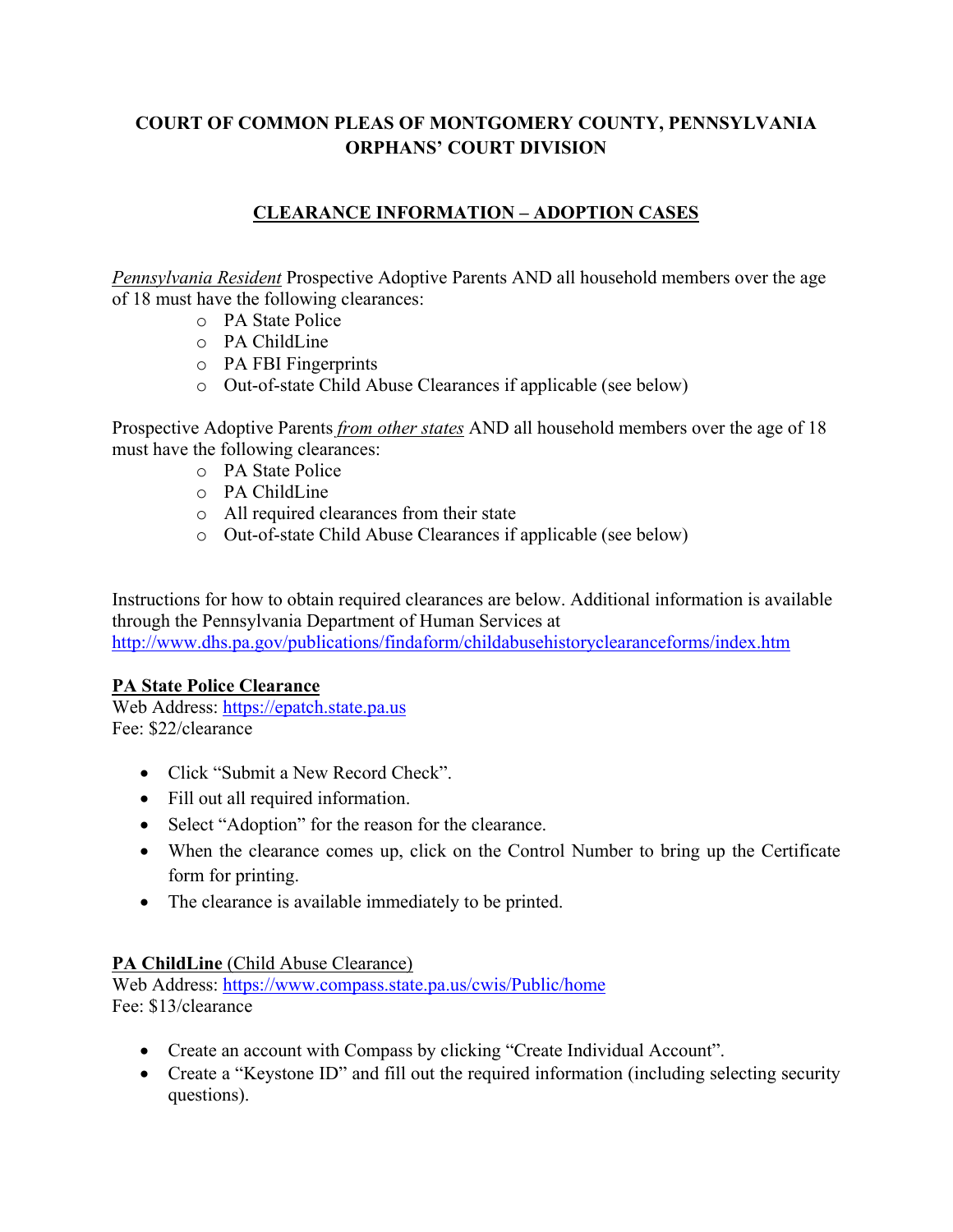- Check your email for the temporary password, return to the Compass site and log in with the temporary password, then reset your password and log in again.
- Select "Prospective Adoptive Parent" for Application Purpose.
- Fill out all required information (Please note, you will be asked to provide all addresses at which you have resided in since 1975, as well as every person with whom you have resided).
- The clearance takes 1-3 weeks to receive, and can be received by email as well as mail.

# **PA FBI Fingerprints (Indentogo)**

Web Address: https://www.identogo.com/locations/pennsylvania Fee: \$23.85 Service Code: 1KG72V (Prospective Adoptive Parents)

- Select "Digital Fingerprinting" and enter your service code (all codes can be found at http://www.dhs.pa.gov/citizens/clearancesbackgroundchecks/index.htm). The code for Prospective Adoptive Parents is 1KG72V.
- Select "Schedule or Manage Appointment" and enter information to pre-enroll (required).
- On the next screen you can find a location and schedule an appointment. An appointment is not necessary, but will likely reduce your wait time.
- The Identogo website includes information about what identifying documents to bring to the appointment.
- The clearance takes 1-3 weeks to receive and is sent by mail.

## **Out-of-State Child Abuse Clearances**

Web Address: http://centerforchildwelfare.fmhi.usf.edu/ChildProtective/AdamWalsh.pdf Fee: Varies

- If a prospective Adoptive Parents has resided in any other state in the last 5 years, they must obtain a Child Abuse Clearance from that state in addition to their home state.
- Each state has its own Child Abuse Clearance process. The link above includes information for each state, and is continually updated.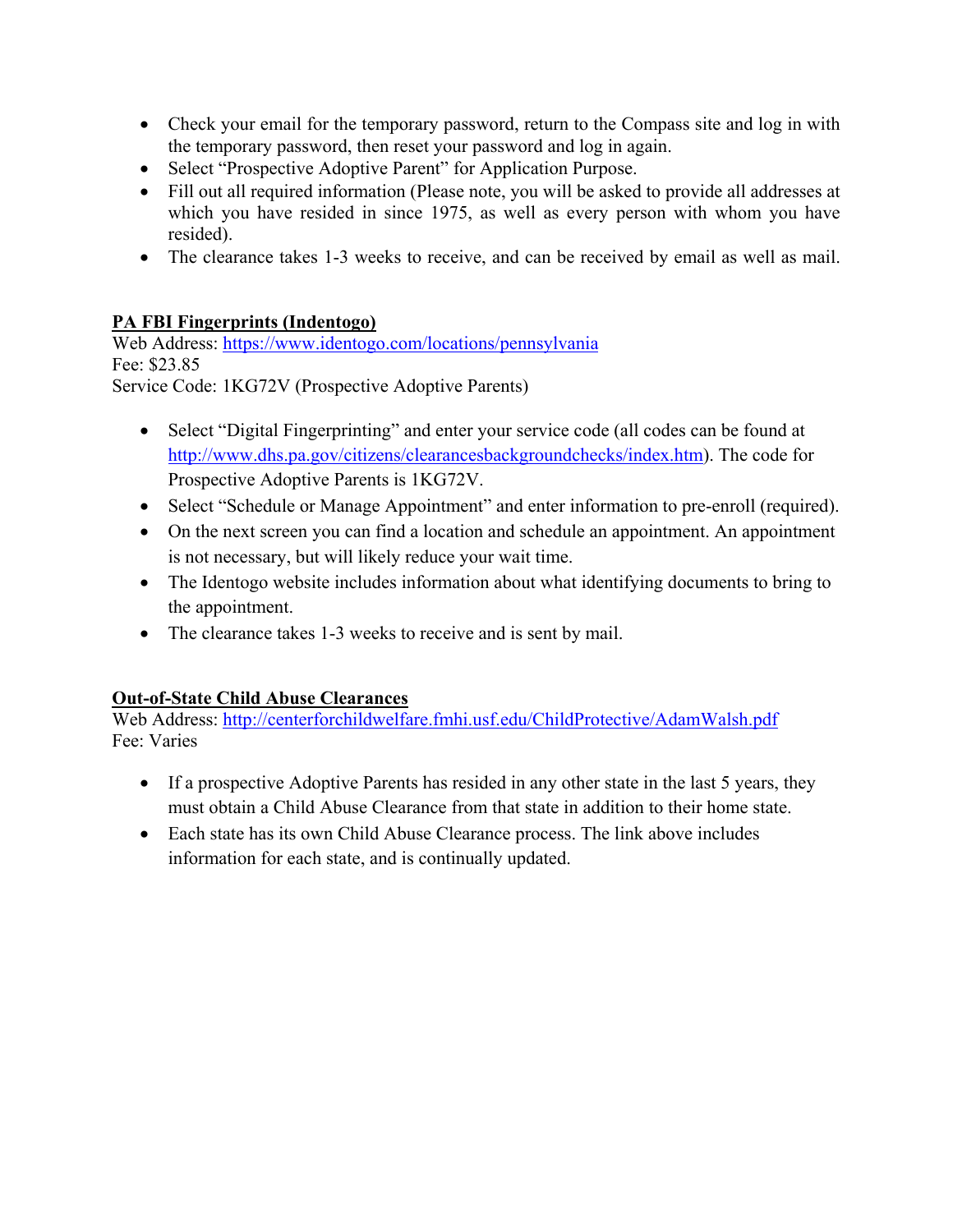| <b>COURT USE ONLY</b> |  |  |
|-----------------------|--|--|
|                       |  |  |

Reviewed by OCA: \_\_\_\_\_\_\_\_\_\_\_\_\_

Assigned Judge:

Reviewed by Judge:

# **Court Of Common Pleas of Montgomery County Orphans' Court Division**

#### **Adoption Home Study Cover Sheet**

Please provide the following information and attach to the Adoption Home Study with Clearances

#### **INTERMEDIARY & FILING PARTIES**

Case No.: \_\_\_\_\_\_\_\_\_\_\_\_\_\_\_\_\_\_\_\_\_\_\_\_\_\_

**Person Completing Cover Sheet: \_\_\_\_\_\_\_\_\_\_\_\_\_\_\_\_\_\_\_\_\_\_\_\_\_\_\_\_\_\_ Title: \_\_\_\_\_\_\_\_\_\_\_\_\_\_\_\_\_\_\_\_\_\_\_\_\_\_\_\_** 

**Agency acting as Intermediary: \_\_\_\_\_\_\_\_\_\_\_\_\_\_\_\_\_\_\_\_\_\_\_\_\_\_\_\_\_\_ Attorney: \_\_\_\_\_\_\_\_\_\_\_\_\_\_\_\_\_\_\_\_\_\_\_\_** 

**Date Completed: \_\_\_\_\_\_\_\_\_\_\_\_\_\_\_\_\_\_\_\_\_\_\_\_\_\_\_\_\_\_\_\_\_\_\_\_\_\_\_\_\_\_\_\_** 

| PROSPECTIVE ADOPTEE                   |                                                                                       |                   |  |  |
|---------------------------------------|---------------------------------------------------------------------------------------|-------------------|--|--|
| Name as on Original Birth Certificate |                                                                                       |                   |  |  |
| <b>First Name:</b>                    | <b>Middle Name:</b>                                                                   | <b>Last Name:</b> |  |  |
| Date of Birth:                        | Race / Ethnic Group (Check all that apply)<br>Ethnicity Hispanic $\Box$ Yes $\Box$ No |                   |  |  |
| Gender: $\Box$ Male<br><b>Female</b>  | American Indian / Alaskan Native<br>Asian                                             |                   |  |  |
| Other:                                | <b>Black / African American</b><br>Native Hawaiian / Other Pacific Islander           |                   |  |  |
|                                       | White                                                                                 |                   |  |  |

| <b>PROSPECTIVE ADOPTIVE PARENT 1</b>                                                             |                                                                                                                                                                                                                            |  |                      |
|--------------------------------------------------------------------------------------------------|----------------------------------------------------------------------------------------------------------------------------------------------------------------------------------------------------------------------------|--|----------------------|
|                                                                                                  |                                                                                                                                                                                                                            |  |                      |
| Job Title:                                                                                       |                                                                                                                                                                                                                            |  |                      |
| Date of Birth: _____________<br><b>Place of Birth:</b><br>Gender: Male Female<br>Marital Status: | Race / Ethnic Group (Check all that apply)<br>Ethnicity Hispanic $\Box$ Yes $\Box$ No<br>American Indian / Alaskan Native<br>Asian<br><b>Black / African American</b><br>Native Hawaiian / Other Pacific Islander<br>White |  |                      |
| <b>Street Address:</b>                                                                           |                                                                                                                                                                                                                            |  | <b>Phone Number:</b> |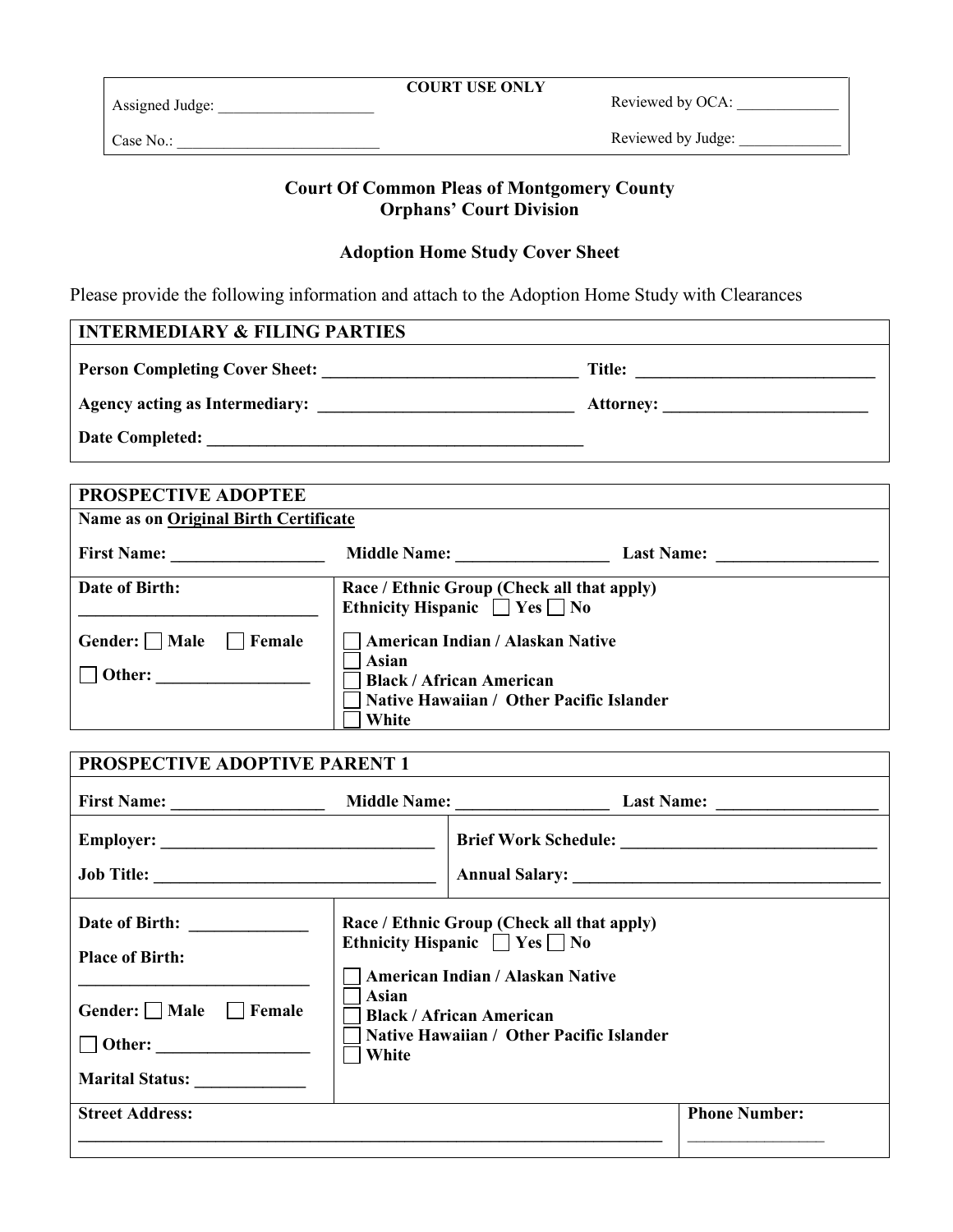| <b>First Name:</b><br><u> 1989 - Johann Barn, mars ann an t-</u>                | <b>Middle Name:</b>                                                                                                                                                                                                               | <b>Last Name:</b>                                                                                                                         |                      |
|---------------------------------------------------------------------------------|-----------------------------------------------------------------------------------------------------------------------------------------------------------------------------------------------------------------------------------|-------------------------------------------------------------------------------------------------------------------------------------------|----------------------|
|                                                                                 |                                                                                                                                                                                                                                   |                                                                                                                                           |                      |
|                                                                                 |                                                                                                                                                                                                                                   |                                                                                                                                           |                      |
| <b>Place of Birth:</b><br>Gender: Male Female<br>Marital Status: ______________ | Race / Ethnic Group (Check all that apply)<br>Ethnicity Hispanic $\Box$ Yes $\Box$ No<br>American Indian / Alaskan Native<br>Asian<br><b>Black / African American</b><br>Native Hawaiian / Other Pacific Islander<br>$\Box$ White |                                                                                                                                           |                      |
| <b>Street Address:</b>                                                          |                                                                                                                                                                                                                                   |                                                                                                                                           | <b>Phone Number:</b> |
|                                                                                 |                                                                                                                                                                                                                                   |                                                                                                                                           |                      |
|                                                                                 |                                                                                                                                                                                                                                   |                                                                                                                                           |                      |
|                                                                                 |                                                                                                                                                                                                                                   |                                                                                                                                           |                      |
|                                                                                 |                                                                                                                                                                                                                                   |                                                                                                                                           |                      |
| Investments:                                                                    |                                                                                                                                                                                                                                   |                                                                                                                                           |                      |
|                                                                                 |                                                                                                                                                                                                                                   |                                                                                                                                           |                      |
|                                                                                 |                                                                                                                                                                                                                                   |                                                                                                                                           |                      |
|                                                                                 |                                                                                                                                                                                                                                   | <b>Utilities:</b><br><u> 1980 - Jan Samuel Barbara, margaret e populazion del control del control del control del control de la provi</u> |                      |
|                                                                                 |                                                                                                                                                                                                                                   | <b>Other Monthly Expenditures (Please List):</b><br>(Ex: Student Loans, Childcare, etc)                                                   |                      |
| Credit Card Debt:<br><b>Other liabilities (Please List):</b>                    |                                                                                                                                                                                                                                   |                                                                                                                                           |                      |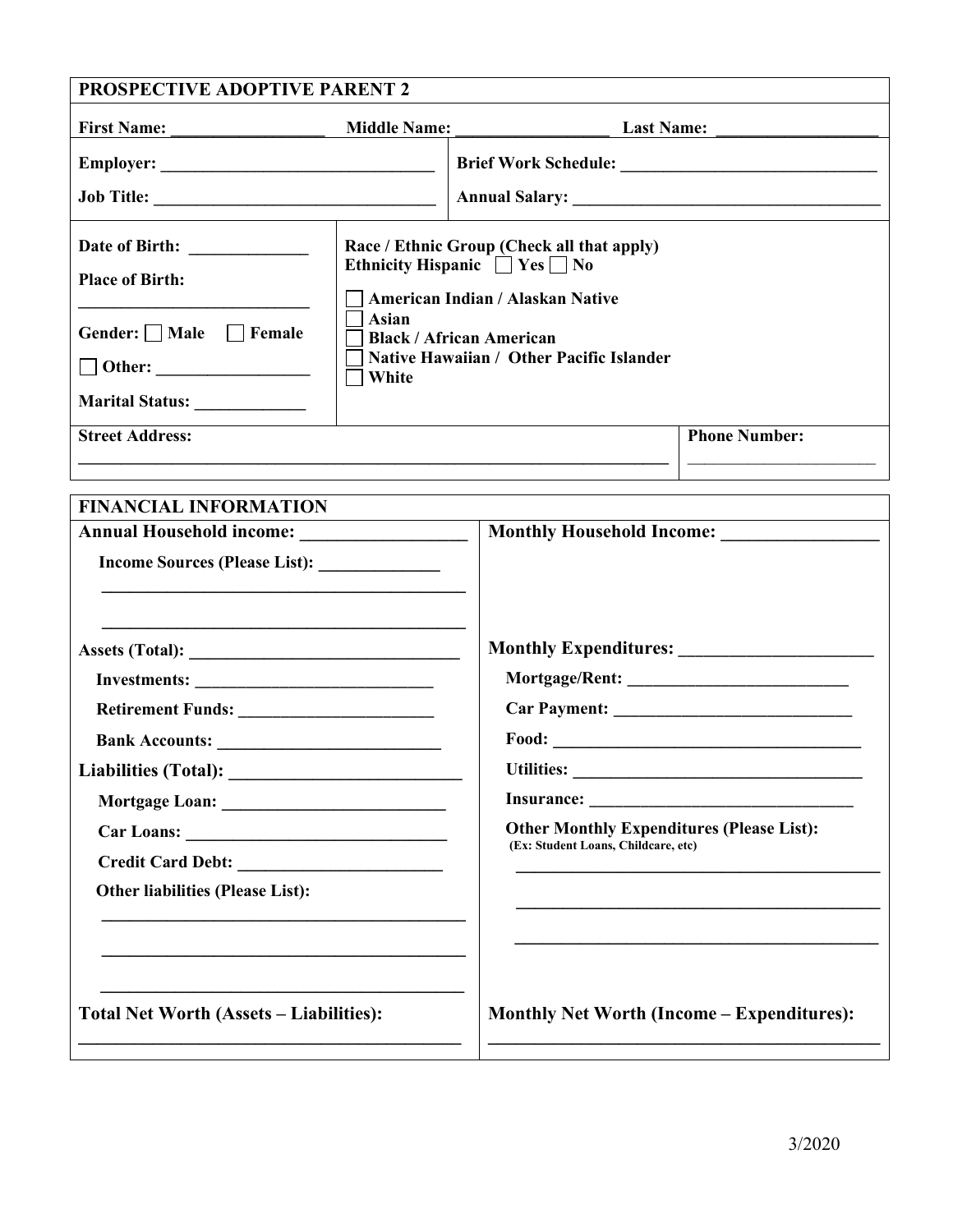| <b>CLEARANCE INFORMATION (include date of most recent clearances)</b>      |                                                                                            |  |  |
|----------------------------------------------------------------------------|--------------------------------------------------------------------------------------------|--|--|
|                                                                            |                                                                                            |  |  |
|                                                                            |                                                                                            |  |  |
|                                                                            |                                                                                            |  |  |
|                                                                            |                                                                                            |  |  |
| Has Parent 1 lived outside PA in the last 5 years?<br>$\Box$ Yes $\Box$ No | Has Parent 2 lived outside PA in the last 5 years?<br>$\blacksquare$ Yes $\blacksquare$ No |  |  |
| If yes, what state?                                                        |                                                                                            |  |  |
| Date of state's Child Abuse Clearance: __________                          | Date of state's Child Abuse Clearance: __________                                          |  |  |
|                                                                            |                                                                                            |  |  |
| <b>STATUS OF BIRTH PARENTS' PARENTAL RIGHTS</b>                            |                                                                                            |  |  |
| <b>Birth Mother</b><br>Date of Final Termination Decree: Name of Court:    |                                                                                            |  |  |
| <b>Birth Father</b>                                                        |                                                                                            |  |  |
|                                                                            |                                                                                            |  |  |
| <b>Putative Father:</b>                                                    |                                                                                            |  |  |
|                                                                            |                                                                                            |  |  |
|                                                                            |                                                                                            |  |  |

# **CIRCUMSTANCES OF PLACEMENT**